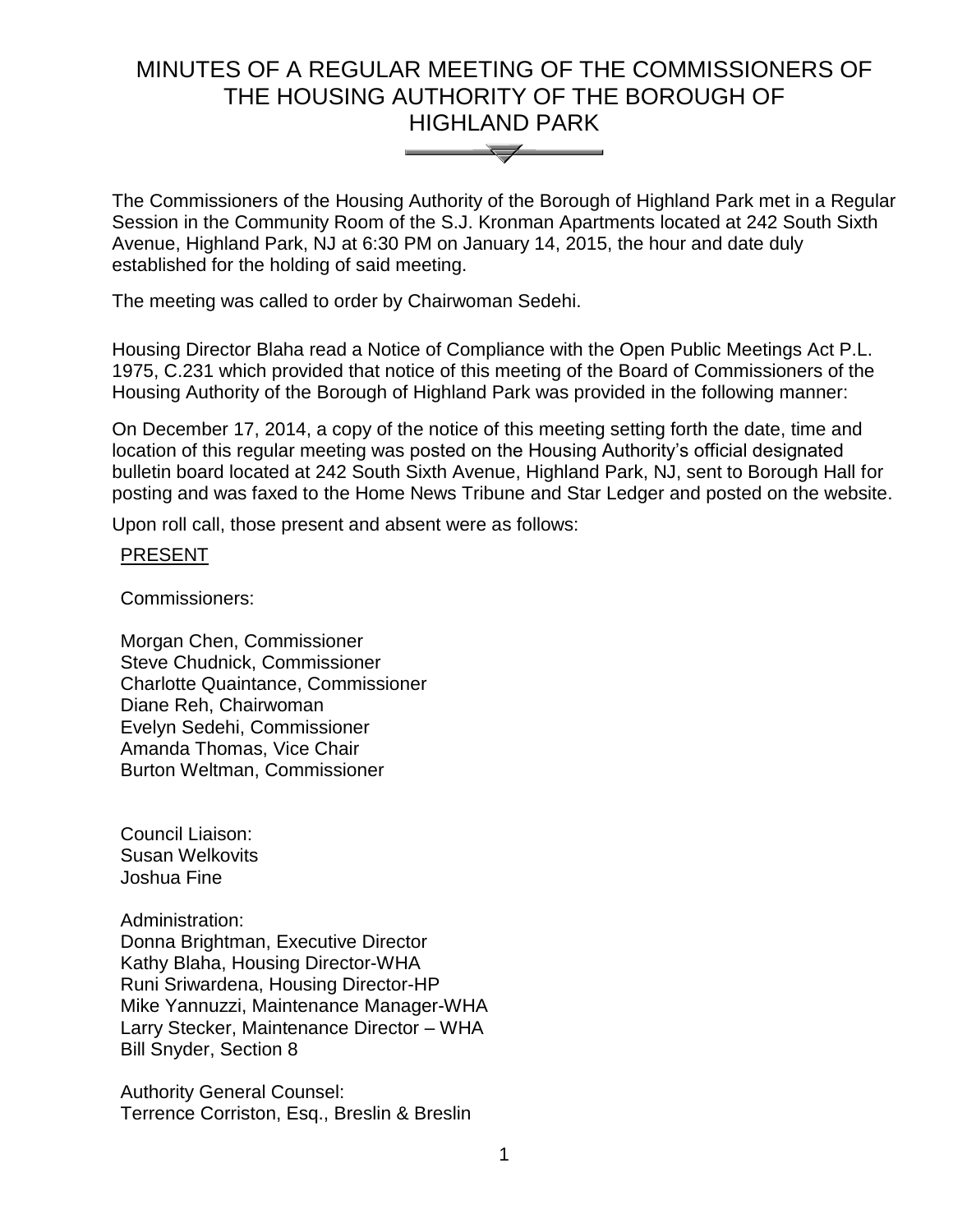Other: Bill Katchen, Accountant

## Minutes:

A motion to approve the minutes of the regular meeting held on Dec. 10, 2014 was made by Commissioner Chudnick and seconded by Commissioner Chen.

## **Discussion**

Commissioner Sedehi stated that Dolores Van Liew's name is misspelled on page 4.

| ROLL CALL: |             | Chen Chudnick Quaintance Reh Sedehi Thomas Weltman |  |  |
|------------|-------------|----------------------------------------------------|--|--|
| AYES:      |             | Chen Chudnick Quaintance Reh Sedehi Thomas         |  |  |
| NAYS:      | <b>None</b> |                                                    |  |  |
| Abstain:   | <b>None</b> |                                                    |  |  |
| Absent:    | Weltman     |                                                    |  |  |

The Chair thereupon declared said motion approved.

#### Public Comment:

Nancy Bernstein, 5R, stated that her apartment got hit in the recent flood. The ceiling split in her closet and her expensive coats and handbags got wet. She has NJ Manufacturer's insurance but before she takes the articles to the cleaners she needs to know who would pay her \$500 deductible.

Counsel Corriston stated that the event is still being investigated and usually deductibles are not covered.

Chairwoman Reh stated that she came in a little late and did not know if the flood was discussed prior as it is still under investigation.

Executive Director Brightman stated that she could give the information to Kathi DiTomasso and she would submit it to the insurance company to see if they would cover it, but there are no promises.

Karen Jackson, 3P, stated that the floors were dirty and she cleans them and the same for the laundry room as it hasn't been cleaned in months and months.

Commissioner Sedehi asked if she spoke to Ms. Sriwardena.

Chairwoman Reh asked her to put in a work order.

M.P. stated that Lauren Adams is very polite and helpful. She stated that we should use the intercom to inform tenants. (Executive Director Brightman said we were told not to use it as it got wet.) She then asked if the elevators would keep working.

Executive Director Brightman stated that they are going to be rebuilt from soup to nuts.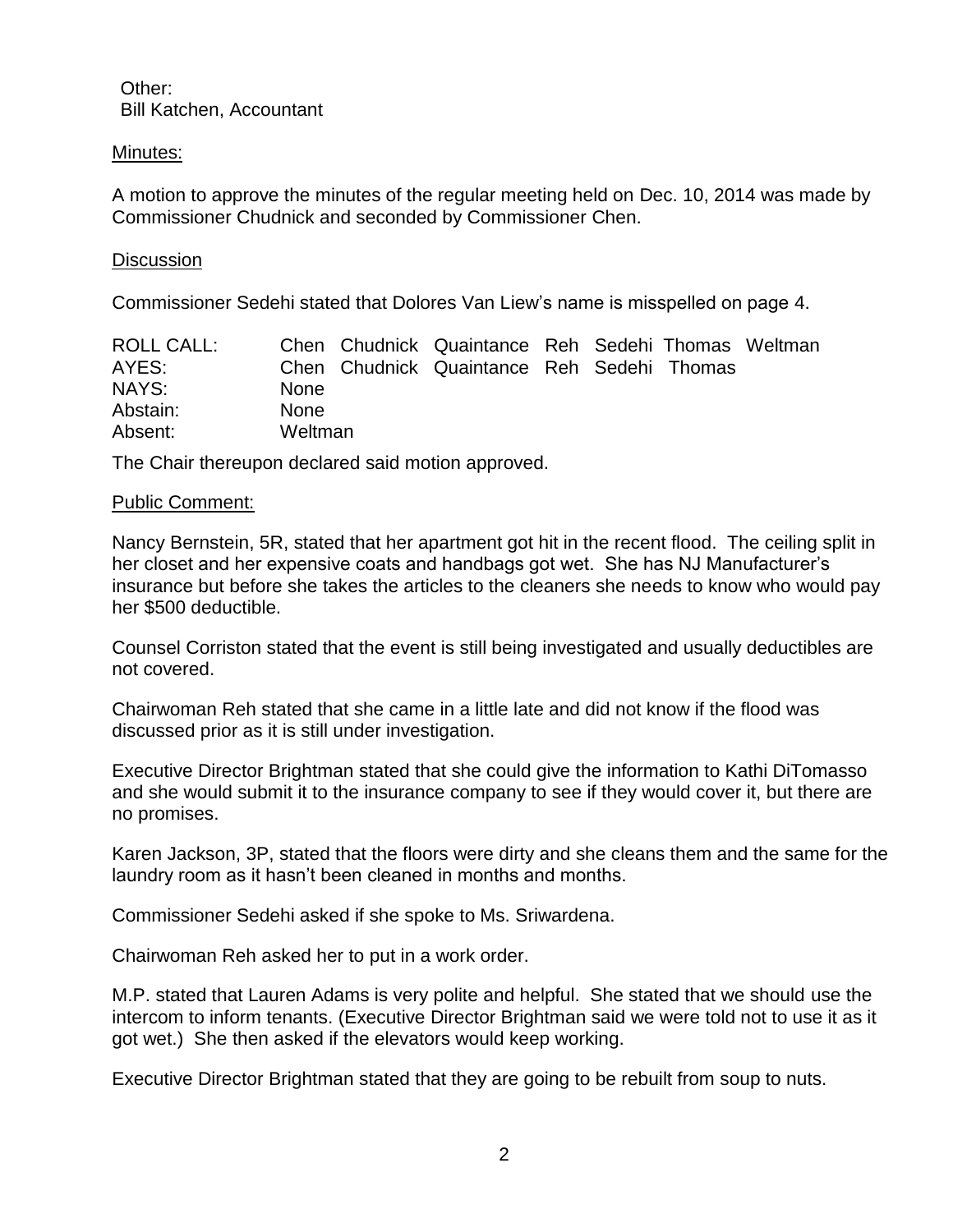Ray Linares, 4Q, stated that tenants needed information about what was happening during the flood.

Ms. Sriwardena stated that the Fire Dept. requires tenants to stay in-place.

Dolores Van Liew, 4H, stated that the Firemen came to her door to check on her and stated that people could either stay in their apartment or go to the community room.

M.P. stated that everyone showed up to help and it was reminiscent of two years ago.

Commissioner Weltman stated that the staff did what they could to inform tenants by going door-to-door.

Juan Ratliff, family housing, 219 South Sixth Ave., asked why Kettly and Jani showed up on Sunday night as they don't work for us. He stated that he was still waiting for Gus Patino to paint his bathroom.

Ms. Jackson stated the rescue personnel were nice.

Ms.Bernstein stated that All Risk was doing a good job.

Chairwoman Reh introduced employee, Bill Snyder, as the Board wanted to meet him.

Mr. Snyder addressed the Board and told them what he does – certifications, re-certifications, HQS inspections, manages the waiting list and handles landlord/tenant complaints.

#### Communications: none

#### Reports:

Attorney's report – none

Accountant's report – Mr. Katchen reviewed the six month budget- to-actual report with the Board. He stated that we are on-point.

Staff reports – Commissioner Sedehi asked Ms. Sriwardena what constitutes an interim rent change.

Ms. Sriwardena stated that this would be a change in income.

Commissioner Weltman stated that Gus Patino does a terrific job with his report and Commissioner Sedehi agreed.

#### Committee Reports:

Facilities – Commissioner Chen reported that the landscaping bills and work items were reviewed and that we would seek an RFP from private concerns to compare prices.

The medical pull alarm problem was discussed and it was agreed that the camera would be repositioned to the alarm panel so that the camera could be played back to see what apartment the alarm came from.

Chairwoman Reh stated that she was glad that the pull cords worked during the emergency.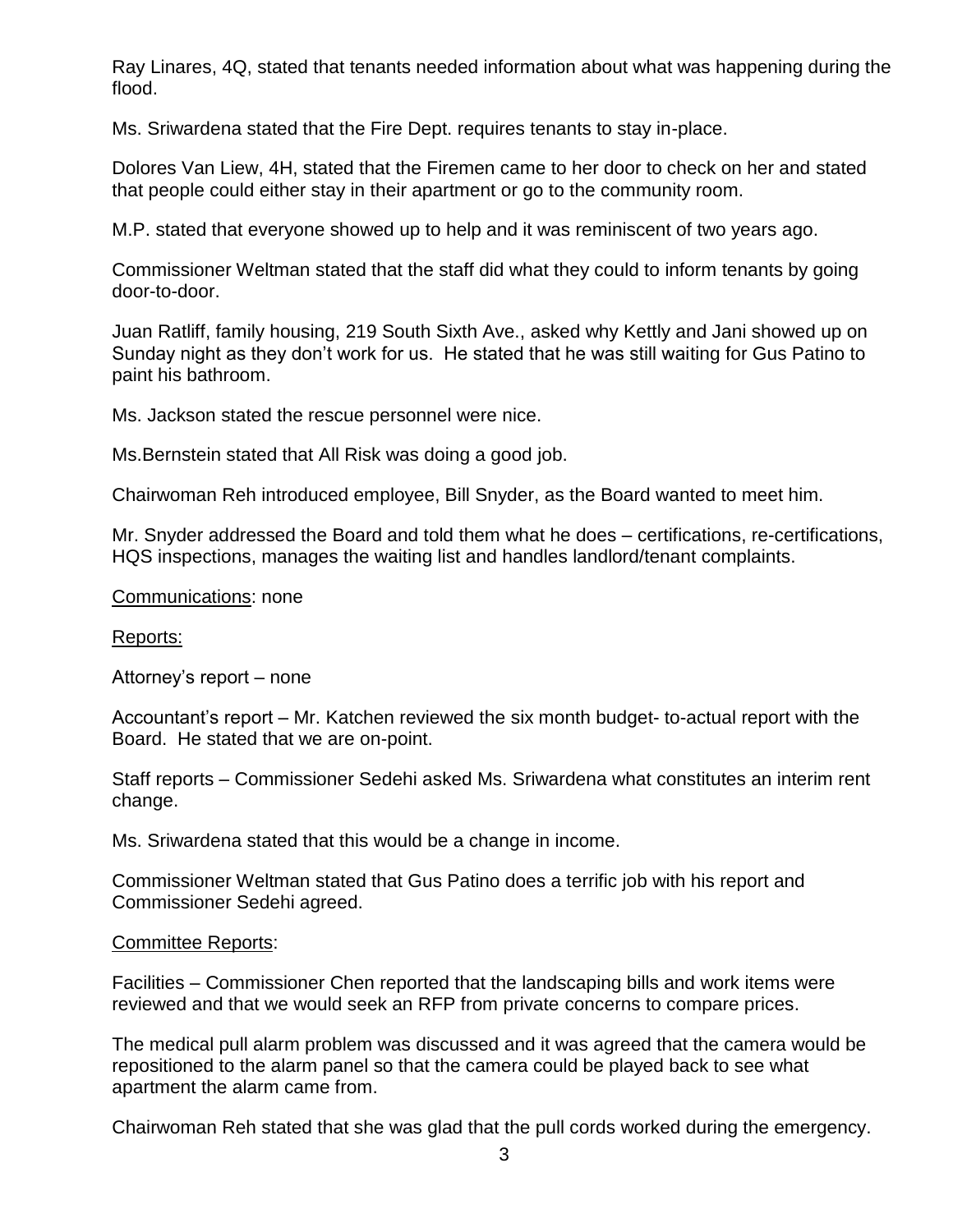# Commissioner Weltman – RAD committee

Commissioner Weltman reported that HPHA will receive a RAD CHAP award letter shortly. The Committee met with Mr. Katchen to discuss the upcoming documents that would be needed to proceed as well as establishing a non-profit. He gave a brief description of the program.

Commissioner Chudnick asked if the residents would be affected.

Commissioner Weltman responded that they would not be.

Chairwoman Reh stated that Ms. Welkovits is now the Council President and that Joshua Fine will be the new liaison to the Authority. She thanked Ms. Welkovits for all of her assistance during her tenure and said she was looking forward to working with Joshua Fine.

Commissioner Sedehi congratulated Ms. Welkovits.

# RESOLUTIONS

a) Reso #2015-1 – Revised Annual Notice of Regular Meetings for 2015

Motion moved by Commissioner Chen and seconded by Commissioner Thomas to adopt Resolution #2015-1.

## **Discussion**

Executive Director Brightman stated that this resolution is revised to change the November meeting which was scheduled on Veteran's Day.

There was discussion about having the reorganization meeting start at 6:30 PM instead of 6 PM next year.

| ROLL CALL: |             | Chen Chudnick Quaintance Reh Sedehi Thomas Weltman |  |  |
|------------|-------------|----------------------------------------------------|--|--|
| AYES:      |             | Chen Chudnick Quaintance Reh Sedehi Thomas Weltman |  |  |
| NAYS:      | <b>None</b> |                                                    |  |  |
| Abstain:   | <b>None</b> |                                                    |  |  |
| Absent:    | <b>None</b> |                                                    |  |  |

The Chair thereupon declared said motion approved.

b) Reso #2015-2 – Authorizing the Submission of the HPHA PHA Five Year and Annual Plan 2015

Motion moved by Commissioner Sedehi and seconded by Commissioner Chudnick to adopt Resolution #2015-2.

## **Discussion**

Maintenance Director Stecker explained that the plan outlines the Authority's Capital needs for the next five years.

Executive Director Brightman stated that the residents participated in this process.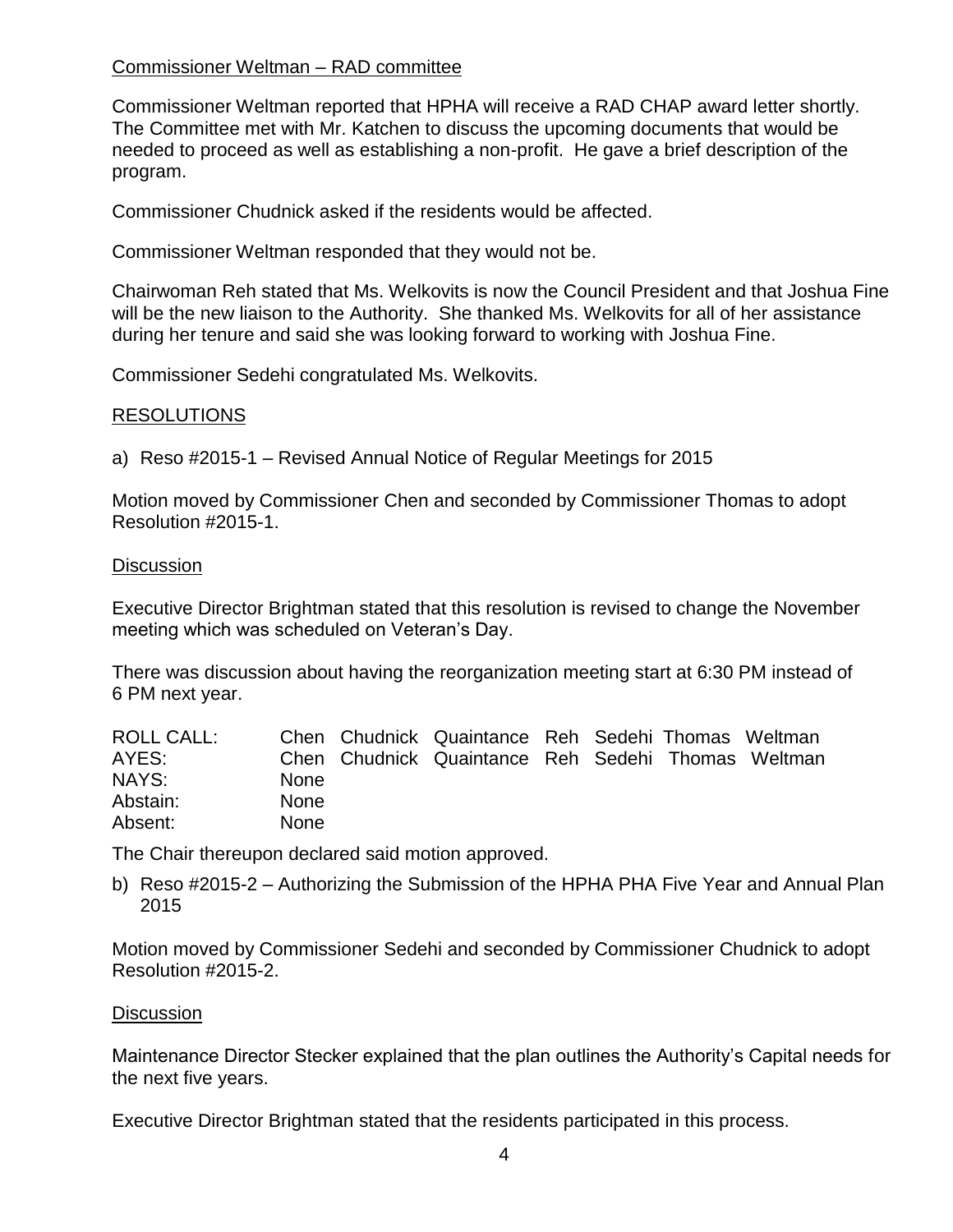Commissioner Weltman asked about the Section 8 Homeownership program.

| ROLL CALL: |             | Chen Chudnick Quaintance Reh Sedehi Thomas Weltman |  |  |
|------------|-------------|----------------------------------------------------|--|--|
| AYES:      |             | Chen Chudnick Quaintance Reh Sedehi Thomas Weltman |  |  |
| NAYS:      | <b>None</b> |                                                    |  |  |
| Abstain:   | <b>None</b> |                                                    |  |  |
| Absent:    | <b>None</b> |                                                    |  |  |

The Chair thereupon declared said motion approved.

c) Reso #2015-3 – Adopting the Monthly Bill List

Motion moved by Commissioner Sedehi and seconded by Commissioner Chen to adopt Resolution #2015-3.

#### **Discussion**

Commissioner Weltman asked if there was anything they needed to know.

Executive Director Brightman stated that it is nothing unusual but took the opportunity to let the Board know that she would be paying bills related to the recent flood as she receives the insurance money. She would keep a record and inform them what was paid.

Commissioner Sedehi asked if the staff was happy with Happy Software.

Executive Director Brightman stated that they are.

| ROLL CALL: |             | Chen Chudnick Quaintance Reh Sedehi Thomas Weltman |  |  |
|------------|-------------|----------------------------------------------------|--|--|
| AYES:      |             | Chen Chudnick Quaintance Reh Sedehi Thomas Weltman |  |  |
| NAYS:      | <b>None</b> |                                                    |  |  |
| Abstain:   | <b>None</b> |                                                    |  |  |
| Absent:    | <b>None</b> |                                                    |  |  |

The Chair thereupon declared said motion approved.

d) Reso #2015-4 – Resident Caused Damages

Motion moved by Commissioner Weltman and seconded by Commissioner Sedehi to adopt Resolution #2015-4.

#### **Discussion**

Commissioner Weltman asked where this process comes from.

Housing Manager Blaha explained that they looked at the actual cost of repairs as well as meeting with maintenance staff to obtain input.

Chairwoman Reh stated that the charges look reasonable.

Commissioner Sedehi asked if tenants received a copy.

Executive Director Brightman responded that they did.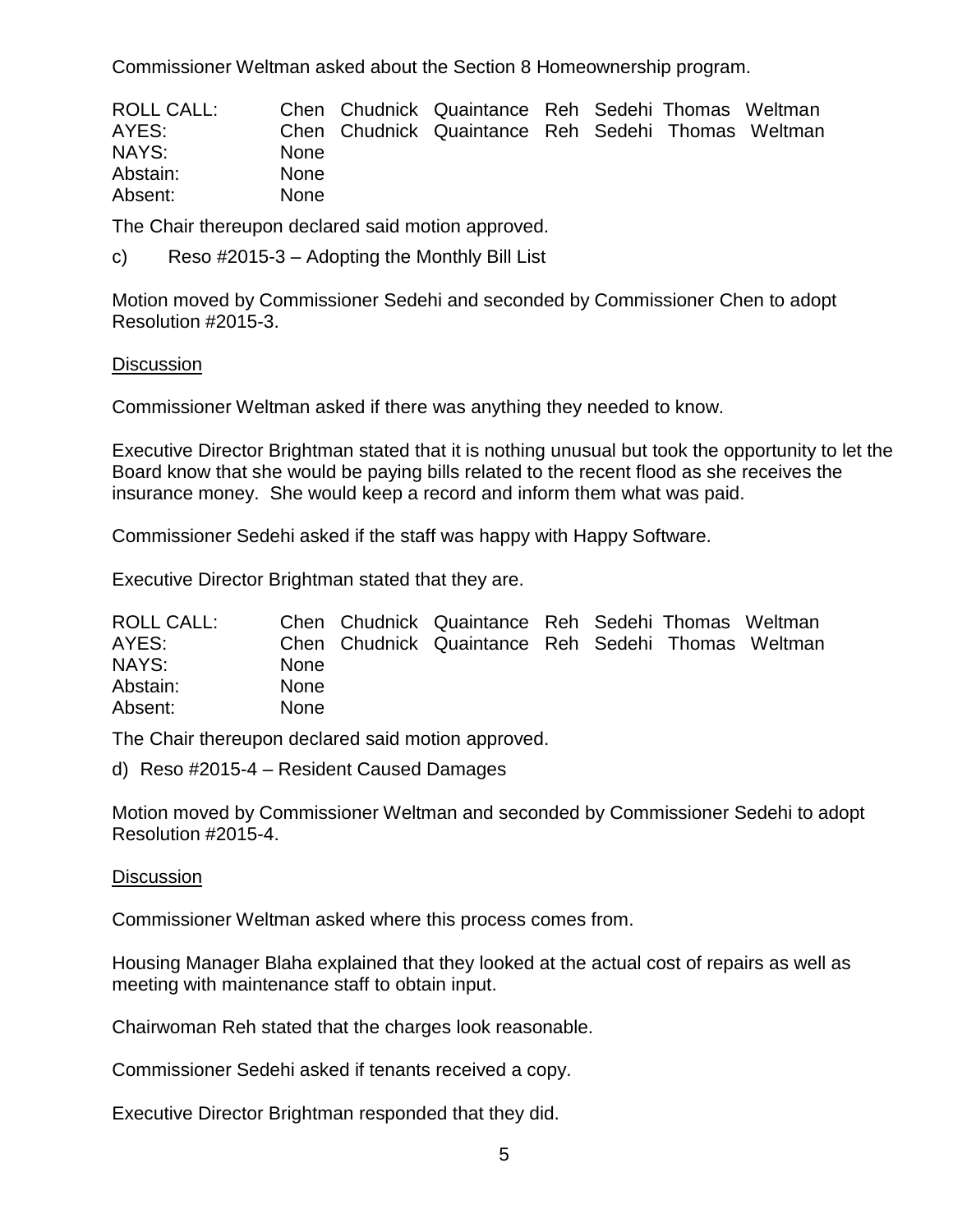ROLL CALL: Chen Chudnick Quaintance Reh Sedehi Thomas Weltman AYES: Chen Chudnick Quaintance Reh Sedehi Thomas Weltman NAYS: None Abstain: None Absent: None

The Chair thereupon declared said motion approved.

e) Reso #2015-5 – Designate Fee Accountant

Motion moved by Commissioner Weltman and seconded by Commissioner Chen to adopt Resolution #2015-5.

#### **Discussion**

Executive Director Brightman stated that the Finance Committee met to review the RFP. A discussion ensued about why the contract was for one year and not two like the attorney's.

Counsel Corriston stated that a resolution needs to be passed before a two year contract should be offered.

Commissioner Weltman asked why we received only one RFP.

Counsel Corriston stated that there are very few accountants that specialize in PHA's.

| ROLL CALL: |             | Chen Chudnick Quaintance Reh Sedehi Thomas Weltman |  |  |
|------------|-------------|----------------------------------------------------|--|--|
| AYES:      |             | Chen Chudnick Quaintance Reh Sedehi Thomas Weltman |  |  |
| NAYS:      | <b>None</b> |                                                    |  |  |
| Abstain:   | <b>None</b> |                                                    |  |  |
| Absent:    | <b>None</b> |                                                    |  |  |

The Chair thereupon declared said motion approved.

f) Reso #2015-6 – Award Contract for Plumbing Services

Motion moved by Commissioner Sedehi and seconded by Commissioner Thomas to adopt Resolution #2015-6.

| <b>ROLL CALL:</b> |             | Chen Chudnick Quaintance Reh Sedehi Thomas Weltman |  |  |
|-------------------|-------------|----------------------------------------------------|--|--|
| AYES:             |             | Chen Chudnick Quaintance Reh Sedehi Thomas Weltman |  |  |
| NAYS:             | <b>None</b> |                                                    |  |  |
| Abstain:          | <b>None</b> |                                                    |  |  |
| Absent:           | <b>None</b> |                                                    |  |  |

The Chair thereupon declared said motion approved.

g) Reso #2015-7 – HP Operating Budget Reso Approving the Budget for FYE 3/31/16

Motion moved by Commissioner Weltman and seconded by Commissioner Chudnick to adopt Resolution #2015-7.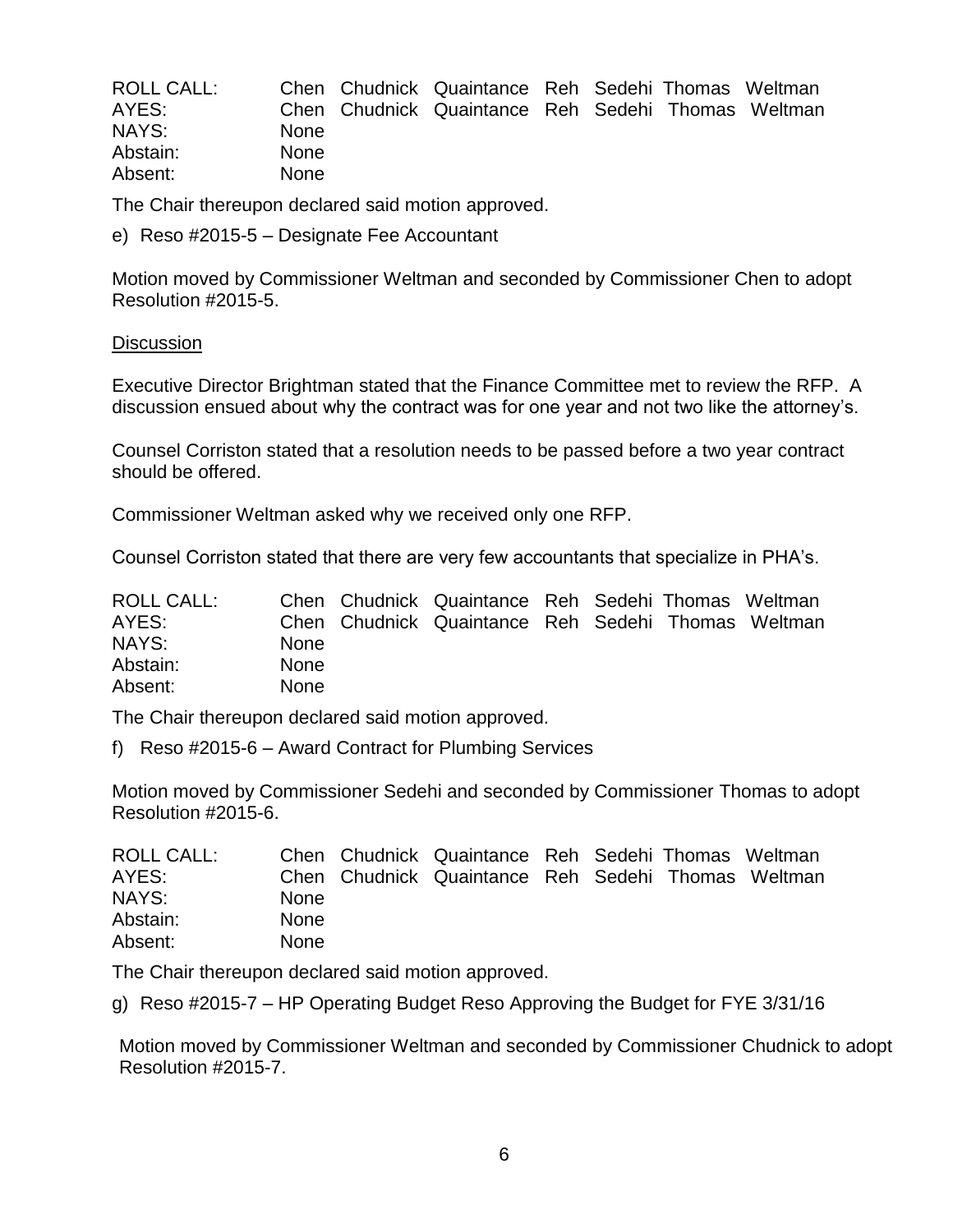# **Discussion**

Mr. Katchen said the operating budget is mostly formula based with very little variables (salaries, insurance.) The budget anticipated a funding level of 85% down 4% from 2014. The largest increase was in health benefits – 8%. The amount of operating subsidy requested is \$371,492. Budget deficit is \$708.00. We have a revenue loss of \$65,000 due to funding.

Commissioner Sedehi asked about the Service Coordinator budgeted at \$11,500.

Mr. Katchen responded that the salary is \$5,000 and the rest is in-kind.

| ROLL CALL: |             | Chen Chudnick Quaintance Reh Sedehi Thomas Weltman |  |  |
|------------|-------------|----------------------------------------------------|--|--|
| AYES:      |             | Chen Chudnick Quaintance Reh Sedehi Thomas Weltman |  |  |
| NAYS:      | <b>None</b> |                                                    |  |  |
| Abstain:   | <b>None</b> |                                                    |  |  |
| Absent:    | <b>None</b> |                                                    |  |  |

The Chair thereupon declared said motion approved.

h) Reso #2015-8 – HP Reso for FY 4/1/15 to 3/31/16 (introducing State Budget including Capital Budget)

Motion moved by Commissioner Weltman and seconded by Commissioner Sedehi to adopt Resolution #2015-8.

## **Discussion**

Mr. Katchen stated that this a new State budget form and it has tripled in size due to the Transparency Act which requires more detail and more disclosures of public salaries. This budget includes the Section 8 voucher budget which projects a deficit of \$2,910.00, funding is at 75% which is a lower funding level.

Commissioner Chudnick asked if there was enough surplus to cover the deficit.

Mr. Katchen responded yes, the actual surplus is \$413,316.00.

Mr. Katchen said the list of public employees is not complete as Diane Reh needs to be added and maybe Donna Brightman. He stated that the state is looking for employees with multiple jobs and if their hours are realistic.

Commissioner Weltman said this is harassment of public employees.

Mr. Katchen said there is also a health benefit schedule.

The commissioners thanked Mr. Katchen.

| ROLL CALL: |             | Chen Chudnick Quaintance Reh Sedehi Thomas Weltman |  |  |
|------------|-------------|----------------------------------------------------|--|--|
| AYES:      |             | Chen Chudnick Quaintance Reh Sedehi Thomas Weltman |  |  |
| NAYS:      | <b>None</b> |                                                    |  |  |
| Abstain:   | <b>None</b> |                                                    |  |  |
| Absent:    | <b>None</b> |                                                    |  |  |